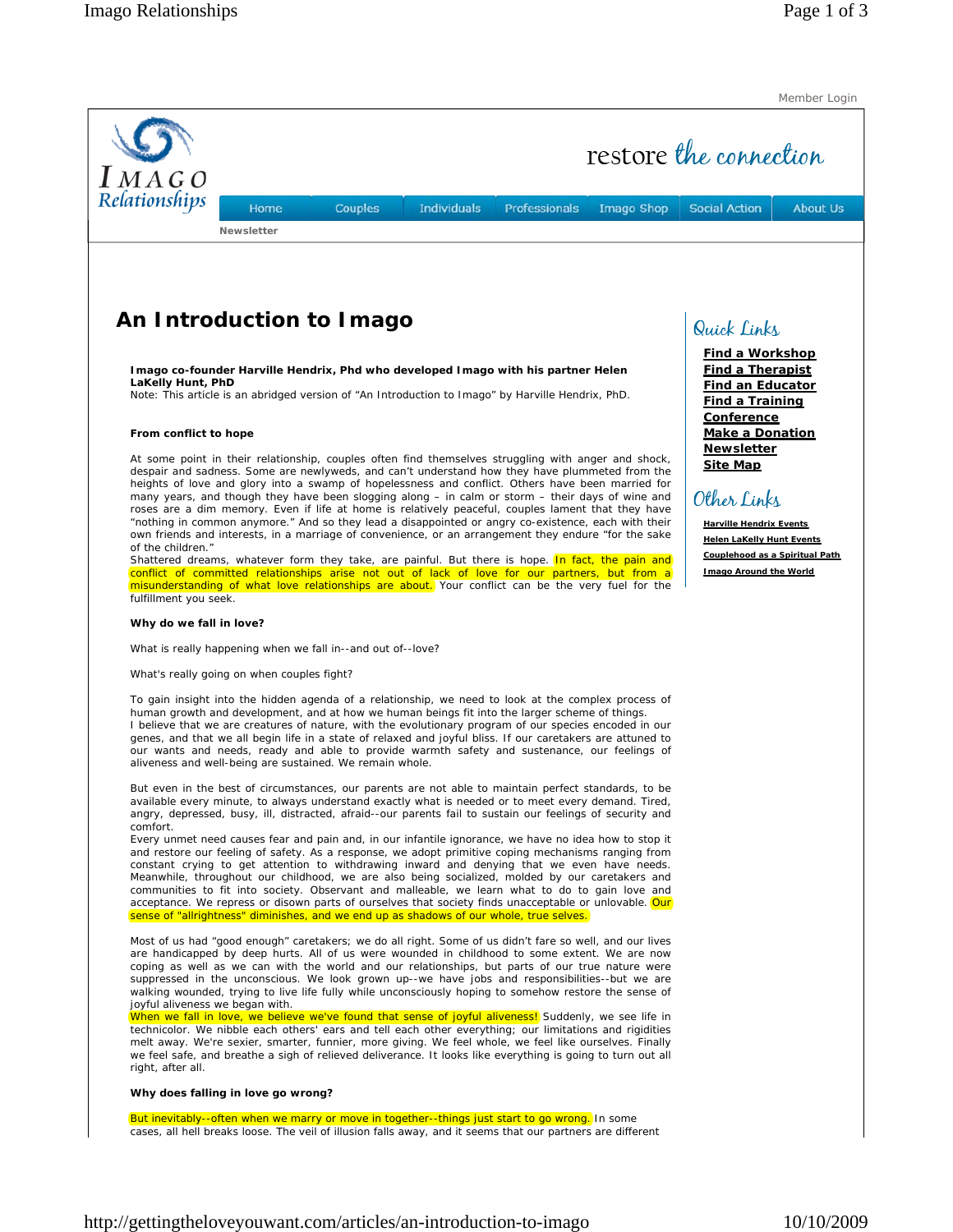than we thought they were. It turns out they have qualities that we can't bear. Even qualities we once admired grate on us. Old hurts are reactivated as we realize that our partners cannot or will not love and care for us as they promised. Our dream shatters.

Disillusionment turns to anger, fueled by fear that we won't survive without the love and safety that was within our grasp. Since our partner is no longer willingly giving us what we need, we change tactics, trying to maneuver our partners into caring--through anger, crying, withdrawal, shame, intimidation, criticism--whatever works. We will make them love us. Or we may negotiate for time, love, chores, gifts.

The power struggle has begun, and may go on for many years, until we split. Or we settle into an uneasy truce.

What is going on here? Apparently you have found an Imago partner. Someone, I'm afraid, who is uniquely unqualified (at the moment), to give you the love you want.

Furthermore, this is what's supposed to happen!

Let me explain. We all think that we have freedom of choice when it comes to selecting our partners. But regardless of what it is we think we're looking for in a mate, our unconscious has its own agenda.

Our primitive "old" brain has a compelling, non-negotiable drive to restore the feeling of aliveness and wholeness that we came into the world with. To accomplish that, it must repair the damage done in childhood as a result of unmet needs, and the way it does that is to find a partner who can give us what our caretakers failed to provide.

You'd think, then, that we would choose someone who has what our caretakers lacked. If only that were so! But the old brain has a mind of its own, with its own checklist of desired qualities. It is carrying around its own image of the perfect partner, a complex synthesis of qualities formed in reaction to the way our caretakers responded to our needs. Every pleasure or pain, every transaction of childhood, has left its mark on us, and these collective impressions form an unconscious picture we're always trying to replicate as we scan our environment for a suitable mate.

This image of "the person who can make me whole again" I call the Imago.

Though we consciously seek only the positive traits, the negative traits of our caretakers are more indelibly imprinted in our Imago picture, because those are the traits which caused the painful experiences we now seek to heal. Our unconscious need is to have our feelings of aliveness and wholeness restored by someone who reminds us of our caretakers. In other words, we look for someone with the same deficits of care and attention that hurt us in the first place.

So when we fall in love, when bells ring and the world seems altogether a better place, our old brain is telling us that we've found someone with whom we can finally get our needs met. Unfortunately, since we don't understand what's going on, we're shocked when the awful truth of our beloved surfaces, and our first impulse is to run screaming in the opposite direction.

But that's not all the bad news. Another powerful component of our Imago is that we seek the qualities missing in ourselves that got lost in the shuffle of socialization. If we are shy, we seek someone outgoing; if we're disorganized, we're attracted to someone cool and rational. But eventually, when our own feelings—our repressed exuberance or anger—are stirred, we are uncomfortable, and criticize our partners for being too outgoing, too coldly rational, to temperamental.

## **Why is conflict good!?**

Being aware of ourselves is the key; it changes everything.

When we understand that we have chosen our partners to heal certain painful experiences, and that the healing of those experiences is the key to the end of longing, we have taken the first step on the journey to real love.

What we need to understand and accept is that conflict is supposed to happen. This is as nature intended it: Everything in nature is in conflict. Conflict is a sign that the psyche is trying to survive, to get its needs met and become whole. It's only without this knowledge that conflict is destructive.

Divorce does not solve the problems of relationship. We may get rid of our partners, but we keep our problems, carting them into the next relationship. Divorce is incompatible with the intentions of nature.

Romantic love is supposed to end. It is the glue that initially bonds two incompatible people together so that they will do what needs to be done to heal themselves.

The good news is that although many couples become hopelessly locked in the power struggle, it too is supposed to end.

Regardless of what we may believe, relationships are not born of love, but of need; real love is born in relationships, as a result of understanding what they are about and doing what is necessary to have them.

You may already be with your dream partner, but at the moment, he or she is in disguise--and, like <mark>you, in pain</mark>. A Conscious Relationship itself is the practice you need to restore your sense of aliveness. The goal of Imago Practice is to change the power struggle and set you on the path of real love.

## **How to make conflict bring us closer**

Many couples' problems are rooted in misunderstood, manipulated, or avoided communications. To correct this, we have created the Imago Dialogue, the core skill of Imago Practice.

Using this effective communications technique, you can restructure the way you talk to each other, so that <mark>what you say to each other is mirrored back to you, is validated, and empathized with</mark>. You can use the Imago Dialogue to tell each other all about your childhoods, to state your frustrations clearly, and to articulate exactly what you need from each other in order to heal.

Clear communication is a window into the world of your partner; truly being heard is a powerful aphrodisiac.